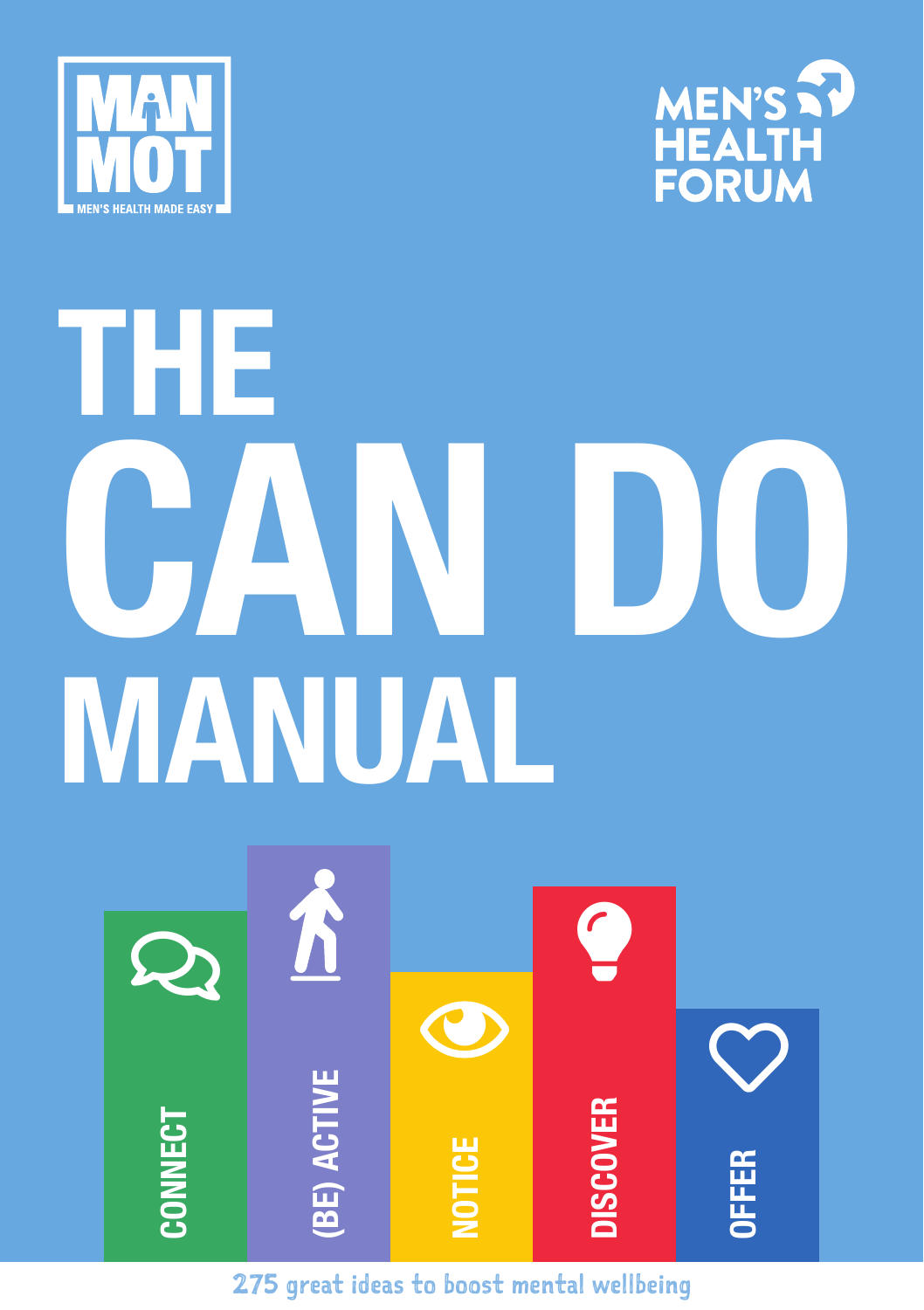



#### **MEN'S HEALTH FORUM**

The Men's Health Forum's Man Manuals are full of easy-to-read information on a wide range of men's health subjects. Founded in 1994, the MHF is the independent voice for the health and wellbeing of men and boys in England, Scotland and Wales. Our goal is the best possible physical and mental health and wellbeing for all men and boys.

The CAN DO Manual © Men's Health Forum

All rights reserved. You must not reproduce or transmit any part of this booklet in any form or in any way without written permission from the Men's Health Forum. This includes photocopying or scanning it.

Printed in the UK. ISBN: 978-0-85761-045-4 (PDF edition)

Men's Health Forum, 7-14 Great Dover Street, London, SE1 4YR Registered charity number 1087375 Company limited by guarantee number 4142349 – England

#### 0330 097 0654 www.menshealthforum.org.uk



#### **OTHER MEN'S HEALTH FORUM PUBLICATIONS**

Our award-winning Man Manuals - men's health made easy. Recent titles include The Man Manual, Man MOT, Man MOT for the Mind and Size Isn't Everything (on penis health). Available as single copies or in bulk. Some titles also available as ebooks or as PDF manuals.

#### shop.menshealthforum.org.uk/mm

We also offer publications for professionals and training.

The Men's Health Forum encourages your feedback at: menshealthforum.org.uk/MMfeedback.

#### **THE CAN DO CHALLENGE**

When we CONNECT, keep ACTIVE, NOTICE stuff, DISCOVER more and OFFER to others, we CAN DO a lot to improve our own well-being…

#CANDOchallenge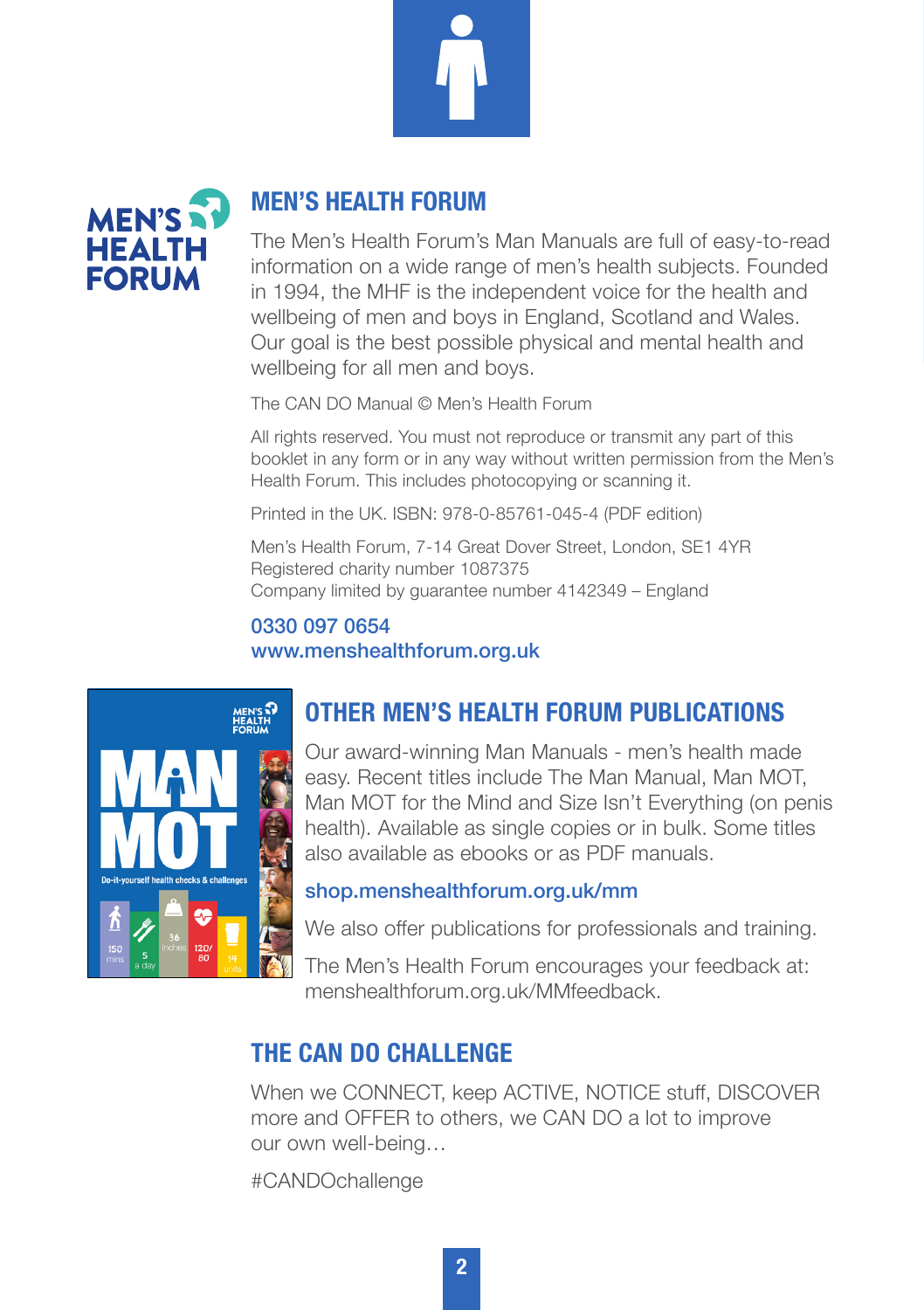# **THE CAN DO CHALLENGE**

#### **Are you ready for the CAN DO challenge?**

The Men's Health Forum's CAN DO challenge is based on what are known as the five ways to wellbeing. These are five things we can all do that are scientifically-proven to help us feel better. (For background and for more ideas, search 'five ways to well being' on the NHS website.)

The five things we CAN DO are:

- > **Connect** connect with other people
- > **(Be) Active** move your body, exercise
- > **Notice** take notice of the environment around you, be in the moment you are living
- > **Discover** learn something new
- > **Offer (or give)** do something for someone else.

You can probably think of many examples of these for yourself but this booklet can help. The CAN DO Manual is full of wonderful ideas of things we CAN DO from the brilliant minds of the Forum's trained men's health champions - 275 ideas in total. Some of them are very simple, some of them far harder. You won't fancy them all. The idea is to get you thinking. What can you do?

Find out more about the CAN DO challenge here: [menshealthforum.org.uk/cando](http://menshealthforum.org.uk/cando)

- > Find out more about men's health champions here: [menshealthforum.org.uk/champs](http://menshealthforum.org.uk/champs)
- > Check out Man MOT for the Mind, our interactive manual based on the CAN DO challenge: [menshealthforum.org.uk/mmm](http://menshealthforum.org.uk/mmm)
- > Send us your ideas for the next edition of the CAN DO manual to the following email address: [can.do@menshealthforum.org.uk](mailto:can.do@menshealthforum.org.uk)

| C - Connect page 4   |         |
|----------------------|---------|
| A - Active           | page 7  |
| N - Notice           | page 10 |
| D - Discover page 13 |         |
| O - Offer            | page 16 |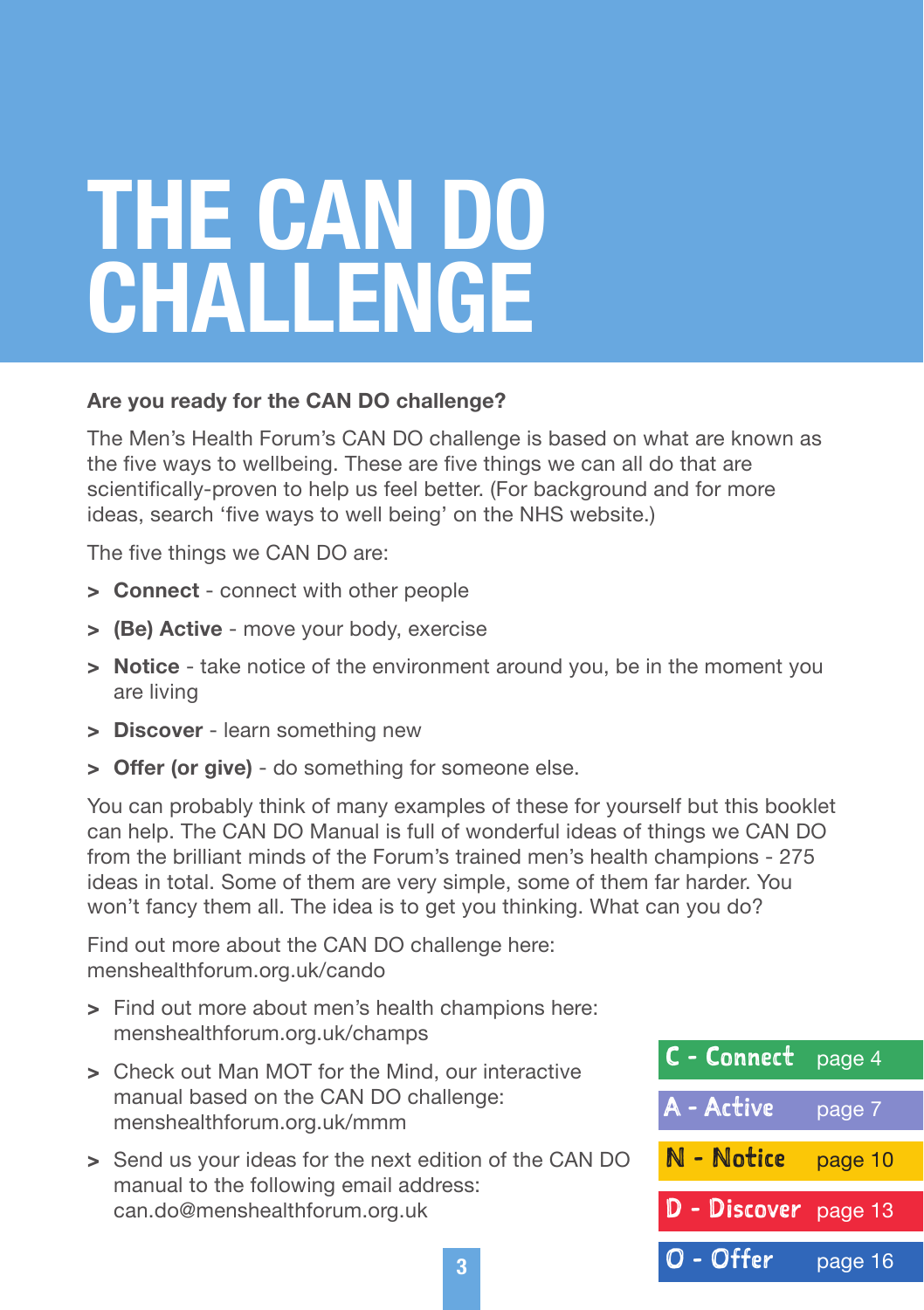

#### **There are all types of connection.**

Think about the circle of connection below. It's easy to think that only connection with our inner circles really matters but that's not true. All circles are important if we're to feel connected to the world.

Connection isn't just about those rare, deep and meaningful meetings of the mind but fleeting, everyday connections too. Nor is it just about making new connections, Maintaining existing ones and reconnecting with lost ones are equally important. Perhaps more.

We've grouped the ideas according to circle but many of them apply to people in all circles.

Whenever and however, you connect, be yourself. Easier said than done, sometimes.

> You (and partner?)

Family and friends

People with whom you have something in common

People with whom you think you have little or nothing in common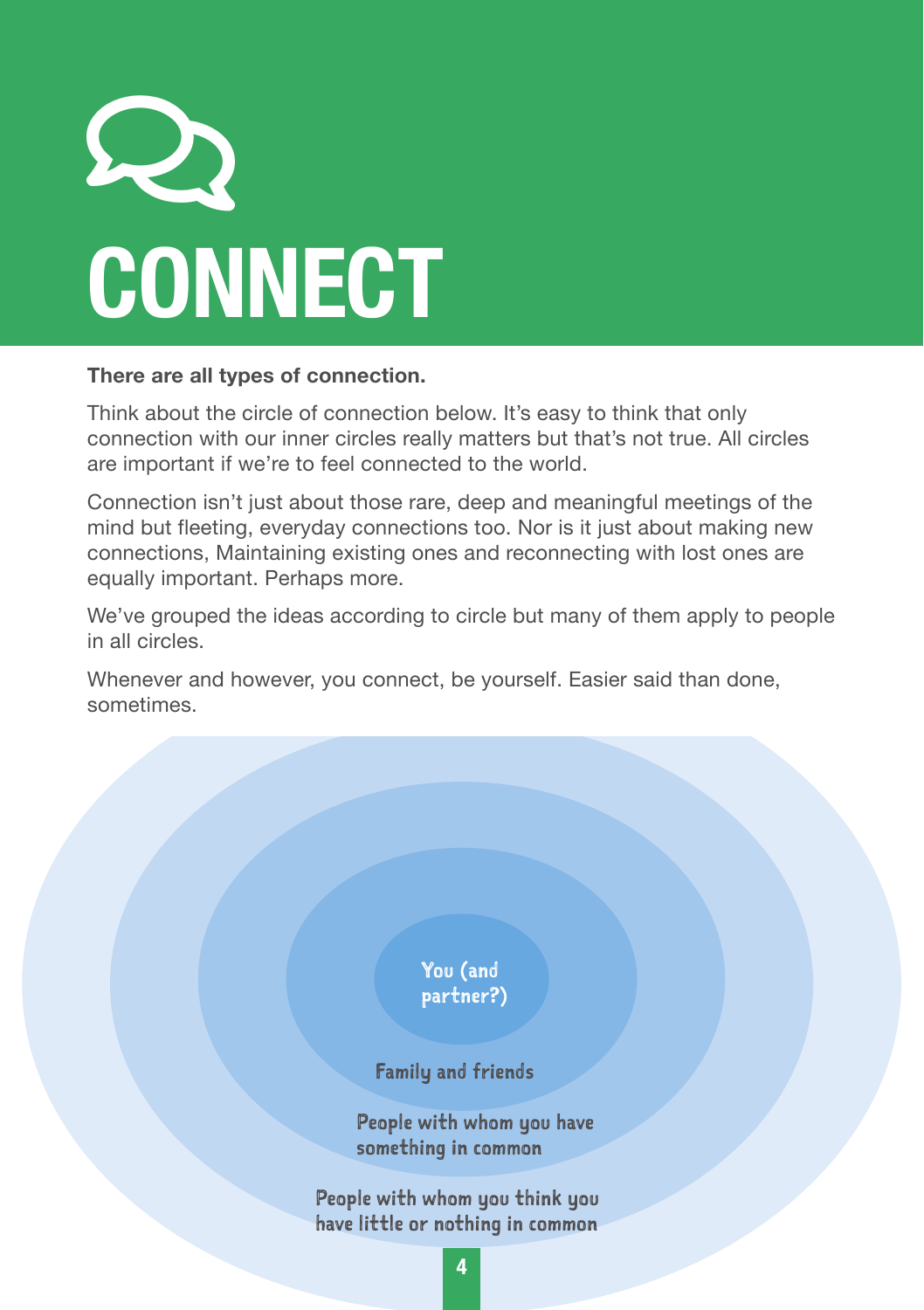# Partner

It's easy to take connection with our partner for granted but the evidence is that it's even better if we think about it consciously and work on it.

Turn off the TV, put down your phone and chat

Go for lunch together

 $\Box$  Have a walk together (sometimes without your phones on)

 $\Box$  Share a passion (do something your partner enjoys but you don't - yet)

 $\Box$  Meet one of your partner's friends who you don't really know

 $\Box$  Cook together

# Family and friends

Again, it's easy to take these relationships for granted (or leave them to someone else to take care of), especially as we get older.

 $\Box$  Write a letter to someone - by hand

 $\vert\ \vert$  Send someone a card for no 'official' reason

Send someone a postcard

 $\Box$  Get in touch with someone you haven't spoke to since before lockdown

 $\Box$  Next time you ask someone 'how are you?, ask it twice? 'How are you really?' (and really listen to the answer)

 $\Box$  Organise a group watch (TV, film etc)

Meet an online 'friend' in real life

 $\Box$  Put 5 or 10 minutes aside daily to connect with family and friends by text

 $\Box$  Swap books

 $\Box$  Sit down and eat a meal with your family

 $\perp$  Arrange to meet with two people you know but don't know each other

 $\perp$  Or ask someone to introduce you to someone you don't know

 $\Box$  Fix something with someone

 $\Box$  Build something with someone

 $\Box$  Do something creative (write a poem or song, paint a picture or make a model) inspired by a friend or family member and share it with them

 $\perp$  Share music and playlists - why do you love what you listen to?

Build your family tree (there are lots of resources online) and reach out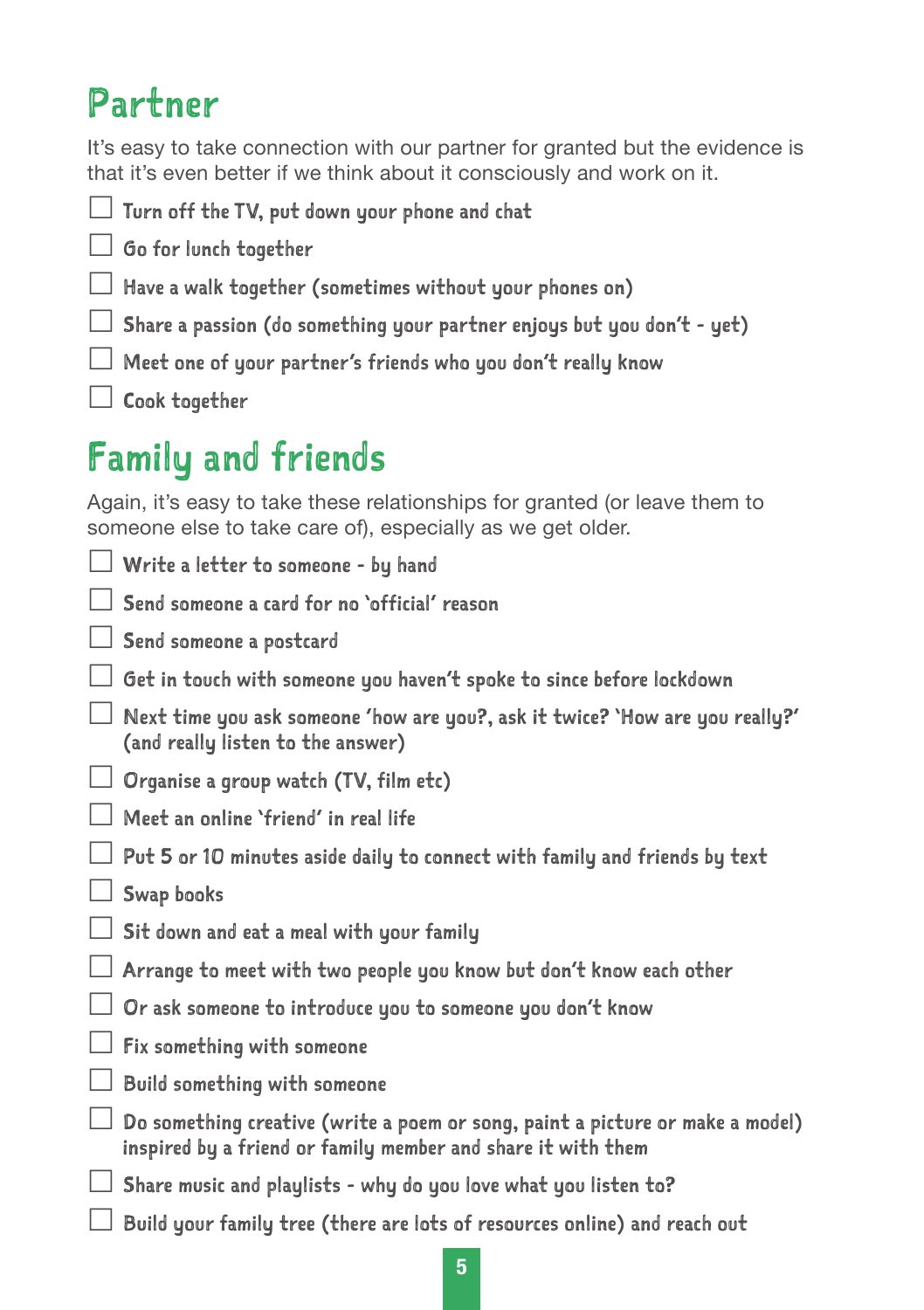# Something in common?

Build connection with those you already have something in common with.

- $\Box$  Find a local facebook or other meet up group for people with similar interests
- $\Box$  Join a hobby group
- $\Box$  Join a club
- $\Box$  Join an exercise class or group
- Join a choir or dance class
- Take an 'evening class'
- $\Box$  Form an online social group discuss topics, play games
- $\Box$  Join a team or group (eg pub quiz or 5-a-side) with members you do not know
- $\Box$  Sit beside someone you don't know at a meeting
- $\Box$  Have a chat with a work colleague in which you can talk about anything but work
- $\Box$  Shop locally and chat to the staff
- $\Box$  Become a trustee for a voluntary organisation
- $\Box$  Play Coffee Roulette a random group of people from your workplace or group, meet for a coffee and chat
- $\Box$  Pay someone a genuine compliment
- $\Box$  Take your lunch break and share it with colleagues eat and/or walk together
- $\Box$  Host a party
- $\Box$  If you're lucky enough to be good at DIY (or even erecting flat-pack furniture!), offer your skills to neighbours
- $\Box$  Go dog walking with someone

# Nothing in common?

Some cultures welcome strangers as friends from the outset. Others do not. But building connection with people you think you have nothing in common with can be the most satisfying of all.

- Respond to a local blog post/social media post to engage with someone new in your community
- $\Box$  Use local community-focused reusing, recycling, sharing and swapping apps a great way to connect with people you wouldn't normally meet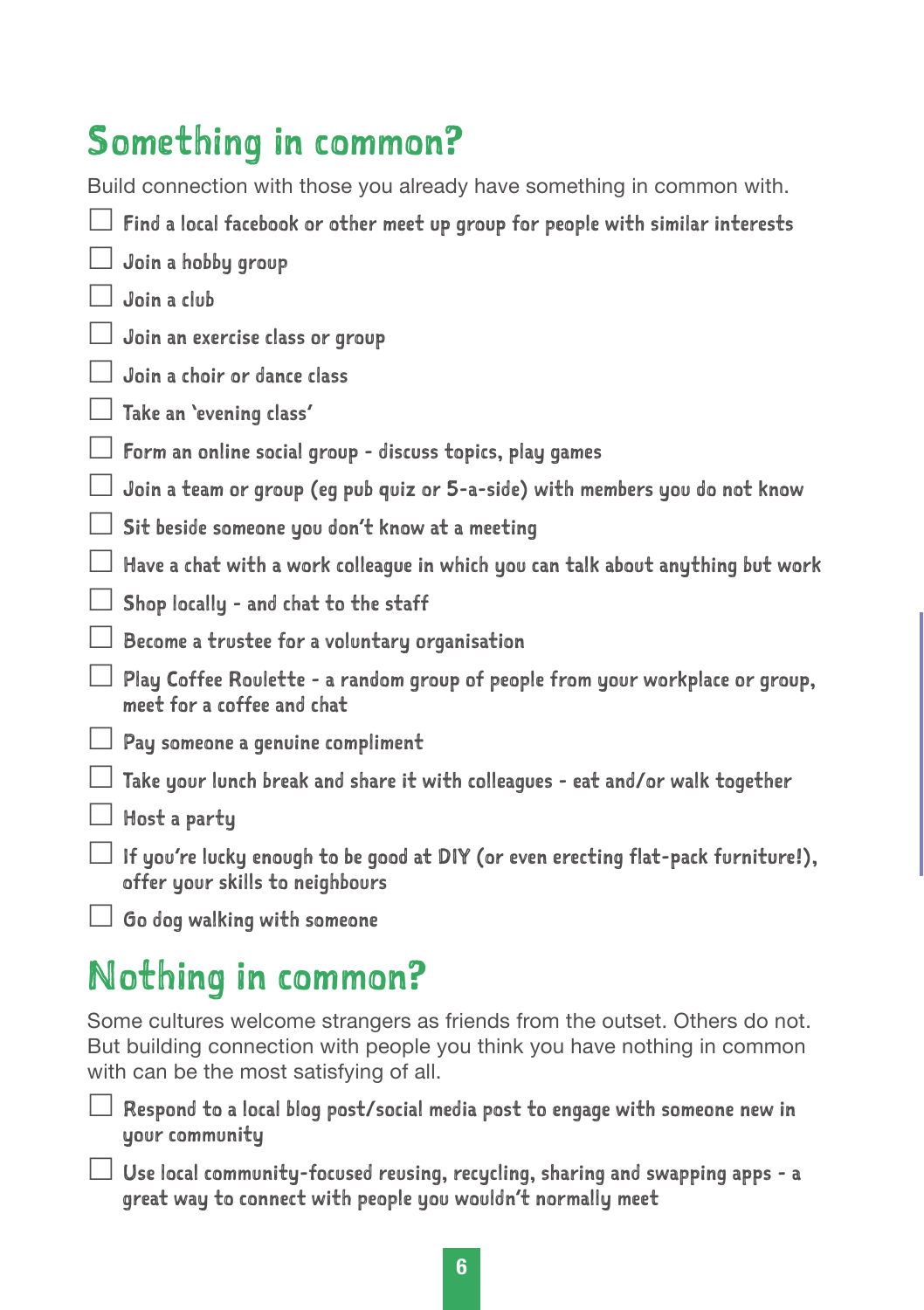| $\Box$ Go and see your neighbour                                                                     |
|------------------------------------------------------------------------------------------------------|
| $\Box$ Talk to a stranger in a queue                                                                 |
| Visit someone who lives alone                                                                        |
| Join a randomised coffee trial (internet search it if you're not sure what it is)                    |
| Greet new joiners at work or in your group                                                           |
| Genuinely smile when you meet people and thank those who have served or helped<br>you                |
| Talk to someone you don't know in the pub or coffee shop                                             |
| Talk to someone you don't know in a queue or at a bus stop or on the train or at<br>the school gates |
| Perhaps ask that someone about their hobby or interest                                               |
| Do something kind for a stranger                                                                     |
| If you work in a public place like a cafe, talk to those you meet                                    |
|                                                                                                      |

# **BE ACTIVE**

#### **We know that keeping active is good for our physical health but it's equally important mentally.**

Being more active is not about upping your weekly gym visits. It's about building activity into your everyday life - and perhaps doing things differently to achieve this.

# Be EVERYDAY active

Ideas for things to do to build activity into your everyday life..

|  |  |  |  |  |  |  | $\Box$ Take a 15 minute walk at lunchtime |
|--|--|--|--|--|--|--|-------------------------------------------|
|--|--|--|--|--|--|--|-------------------------------------------|

Do the housework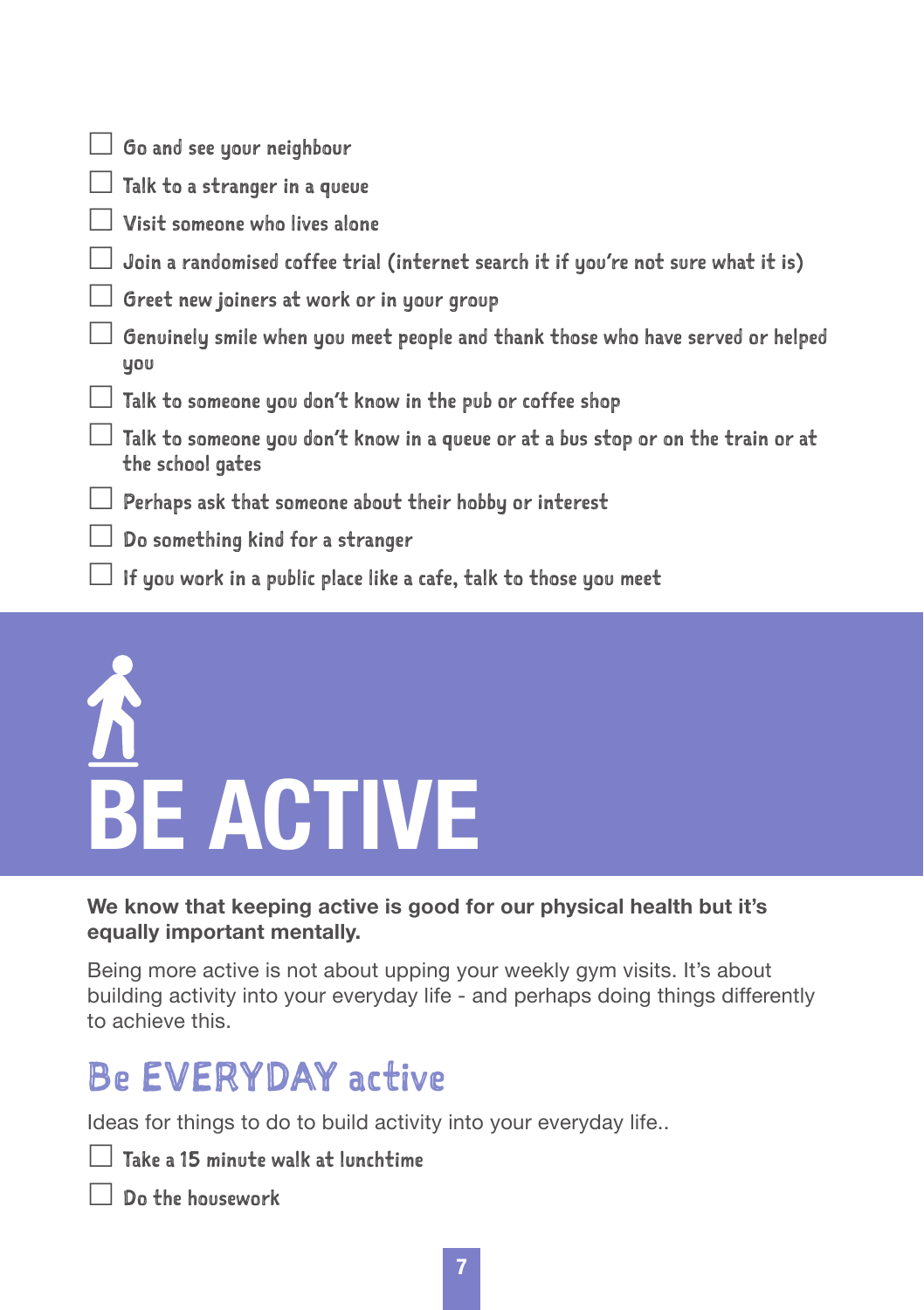| Spring clean                                                                                              |
|-----------------------------------------------------------------------------------------------------------|
| Compile a list of jobs round the home that need doing: gardening, DIY,<br>hand-washing etc. Then do them! |
| Pick up litter                                                                                            |
| Find an exercise class you can do from home - perhaps on You Tube or with an<br>online teacher            |
| Get as little delivered as possible - go and collect everything else                                      |
| Get your NHS health check and ask for advice on improving your scores                                     |
| Get up earlier!                                                                                           |
| Don't always drive to the supermarket, walk to your local shops - do it often                             |
| Take active screen-breaks                                                                                 |
| Learn some chair-based exercises or yoga that you can do in short work-breaks                             |
| Dance around the home                                                                                     |
| Exercise when waiting for the kettle to boil                                                              |
| If you work in an office block, use the stairs to the toilet or coffee machine on<br>another floor        |
| Stop using lifts.                                                                                         |

## Be FUN Active

Ideas for activities that don't even feel like exercise.

|  | $\Box$ Volunteer to walk dogs from a shelter (or get a dog) |  |  |  |  |  |  |  |  |  |  |
|--|-------------------------------------------------------------|--|--|--|--|--|--|--|--|--|--|
|--|-------------------------------------------------------------|--|--|--|--|--|--|--|--|--|--|

 $\Box$  Have sex

 $\Box$  Visit a country house and walk around the gardens

 $\Box$  Do the allotment or garden

 $\Box$  There are other active things you can do in the sea as well as swim paddleboarding, kayaking, surfing etc

 $\Box$  Organise a hair-raising group activity like skydiving or bungee jumping

# Be RE-Active

Rediscover the activities you used to enjoy.

 $\Box$  Try the walking version of your favourite childhood sport. There are already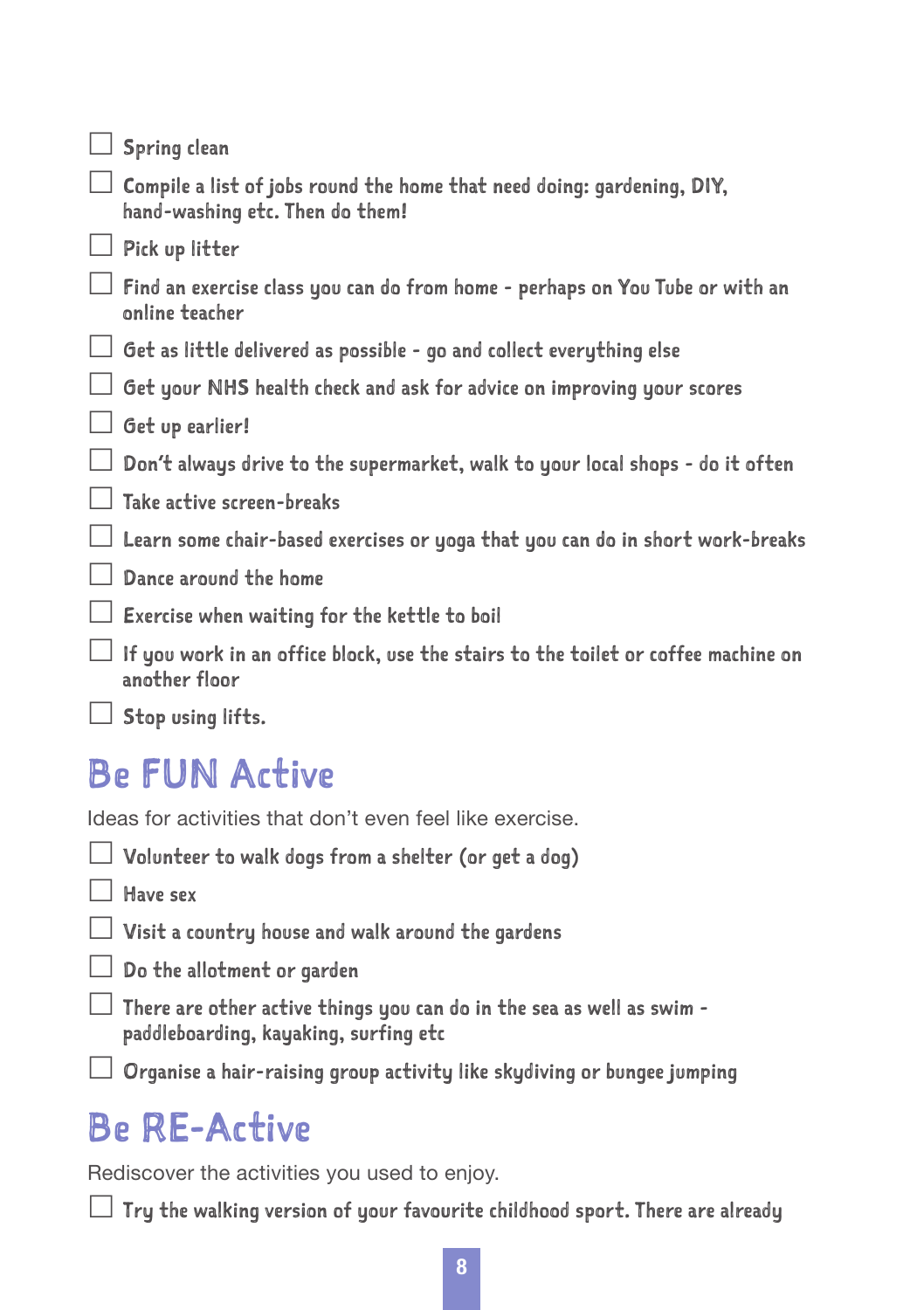walking versions of touch rugby, basketball, cricket, hockey, netball and football

 $\Box$  Take up something you haven't done for a while - golf, fishing, swimming, dancing, tai chi, tennis, the list is endless

 $\Box$  Organise a game that everyone can join in at work - say, rounders or softball

 $\Box$  Play like a child

# Do things differently

Rethink what you do to make your life more active.

| Find your local green gym (free gym equipment in a park or other open space)                                                                    |
|-------------------------------------------------------------------------------------------------------------------------------------------------|
| Replace a car or train journey with a walking or cycling journey                                                                                |
| Ideally, make it a regular trip - eg to work                                                                                                    |
| Even on a longer journey you can't replace, build in some walking: park further<br>away, get off a stop or two early (saves a little money too) |
| $\Box$ Try walk and talk meetings                                                                                                               |
| Don't go to the nearest coffee shop, find the best                                                                                              |
| $\Box$ Try a standing desk                                                                                                                      |
| Try standing at meetings - as an added advantage, meetings at which everyone<br>stands are generally shorter and more business-like             |
| $\Box$ Get a bike (take advantage of any cycle to work scheme)                                                                                  |
| Get a training buddy - a mate to mutually motivate each other as you walk, jog or<br>whatever                                                   |
| Use phone alarms to encourage yourself to move                                                                                                  |
| Learn a morning stretch routine (disability in later life is often caused by lack of<br>flexibility)                                            |

# Be GOAL Active

Some men find a target or goal helps motivate them. If you're one of them, this list is for you. (Telling everyone you know about your goal might help motivate you further.)

 $\Box$  Visit all the parks in your area

 $\Box$  Walk down every street in your town

 $\Box$  Sign up for a challenge such as the Couch to 5K. Perhaps fundraise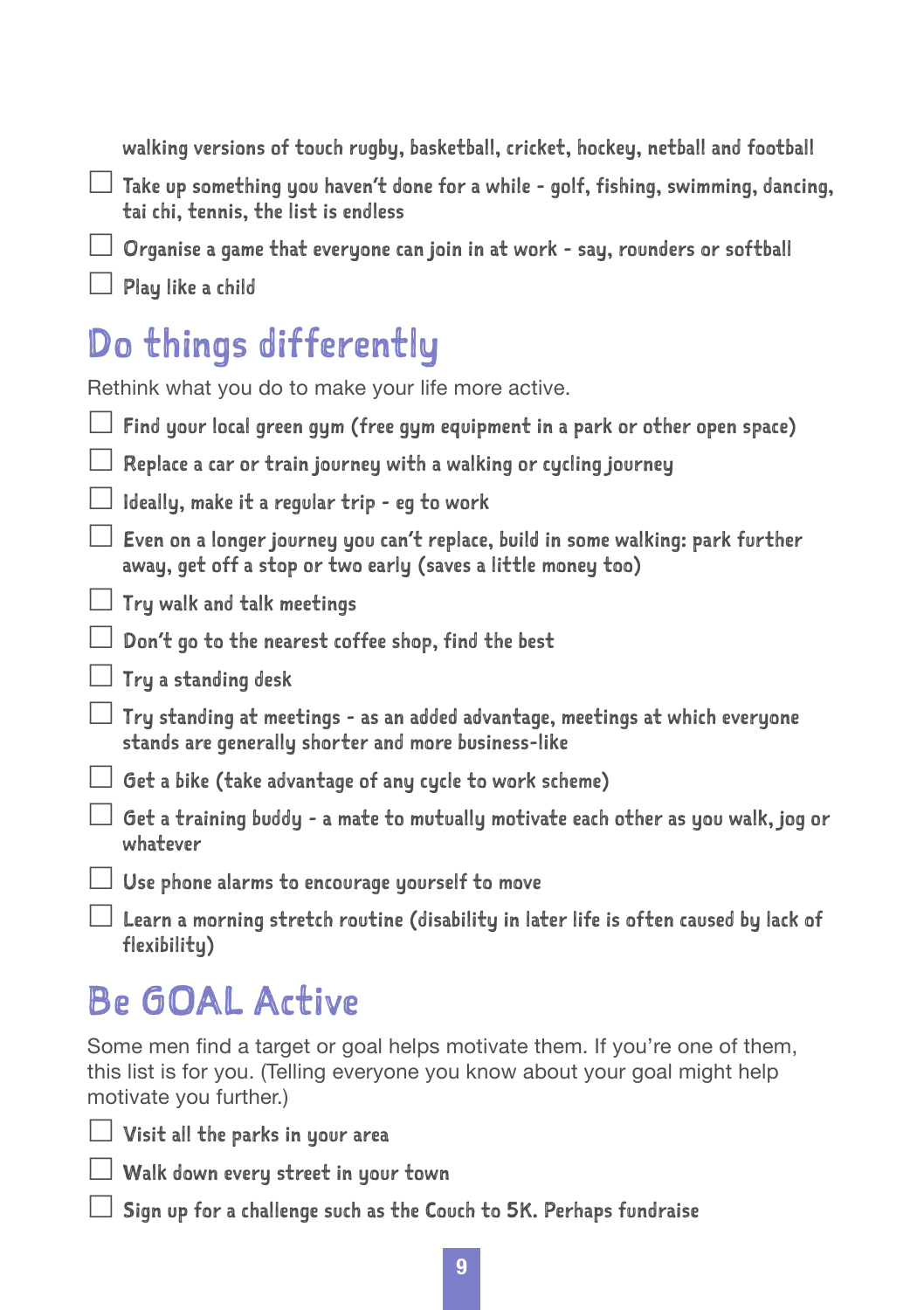| $\Box$ Set yourself an achievable one month personal goal - 100 press up a day, a mile<br>walked a day, 10,000 steps a day etc<br>$\Box$ Set a longer-term, achievable fitness goal - something to aim for | $\Box$ Arrange a lunchtime car cleaning exercise (money raised goes to charity) |
|------------------------------------------------------------------------------------------------------------------------------------------------------------------------------------------------------------|---------------------------------------------------------------------------------|
|                                                                                                                                                                                                            |                                                                                 |
|                                                                                                                                                                                                            |                                                                                 |
| $\Box$ If competing with others helps motivate you, find an app where can post your<br>running or cycling times etc. Compete with friends                                                                  |                                                                                 |



# **TAKE NOTICE**

#### **The key to noticing more is often about simply being open to it.**

That means turning off devices from time to time and being willing to break habits. It's about being in the moment and engaging all your senses.

# Everyday noticing

Things you can look out for as part of your day.

- Spend some time with a pet/animals
- $\Box$  Don't eat at your desk. Eat your lunch outside, or sitting in your favourite peaceful spot
- $\Box$  Enjoy the different wildlife coming into your garden by feeding birds.
- $\Box$  Pick a random something to look for each day to get yourself looking at different areas of your environment
	- $\Box$  Look for the best in each day's weather eg. it's chilly but the sky is beautiful
- $\Box$  Every couple of hours find something in your environment that starts with a letter from your name. Perhaps go through your name letter by letter.
- $\Box$  Do the same thing, truing to work your way through the whole alphabet
	- Look up. Notice the rooftops not the pavements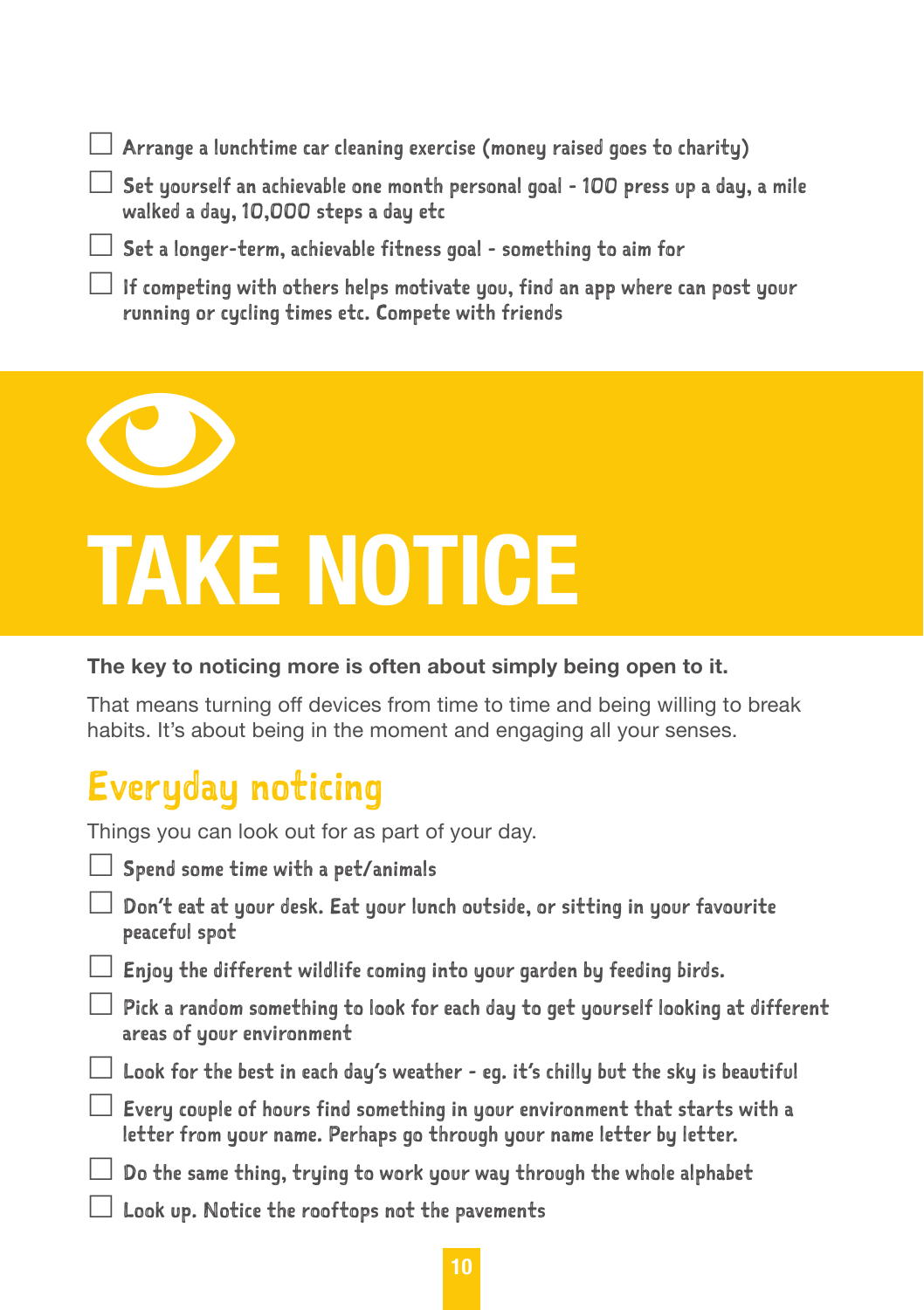$\Box$  Get some fresh air everyday

# Screen-break

Some specific ideas for freeing yourself from your phone and other screens.

| $\Box$ Turn off your phone for an hour and look around |  |  |  |  |  |  |  |
|--------------------------------------------------------|--|--|--|--|--|--|--|
|--------------------------------------------------------|--|--|--|--|--|--|--|

 $\Box$  Have a break from social media for one dau every week

- $\Box$  People watch far more interesting than your phone screen
	- $\Box$  Set aside a specific time for answering emails/social media messages. Focus for that time and ignore at all other times.

 $\Box$  Try a screen time countdown - go down slowly to zero and have a screen-free day (including no telly!)

# Time Out

Some specific ideas to help you stop and take notice.

- $\perp$  Write a gratitude journal note down one thing everyday to be grateful for
- $\Box$  Tru a noveltu journal note one new thing you spot or experience each day
- $\Box$  Or a picture journal do a daily drawing of something you can see in your environment
- $\Box$  What changes can you spot in your local neighbourhood since you moved in?
- $\Box$  Listen to the birds. How many different species are there?
- $\Box$  How many different types of tree can you spot?
- $\Box$  How many different types of flower can you spot?
- $\Box$  How many different types of insect can you spot?
- $\Box$  How many different types of cloud can you spot?
- $\Box$  Have a 'clear the clutter' hour (use the timer)
- $\Box$  If that works, try longer. Or another room. Or even the shed or garage.
- $\Box$  Describe things (to yourself or to a journal) what something tastes like or smells like. Describe a landscape
	- $\Box$  Pretend you have to describe family or friends to the police how tall are they, what build, what are they wearing, what colour are their eyes
- $\Box$  Take up star gazing. Learn and find the constellations.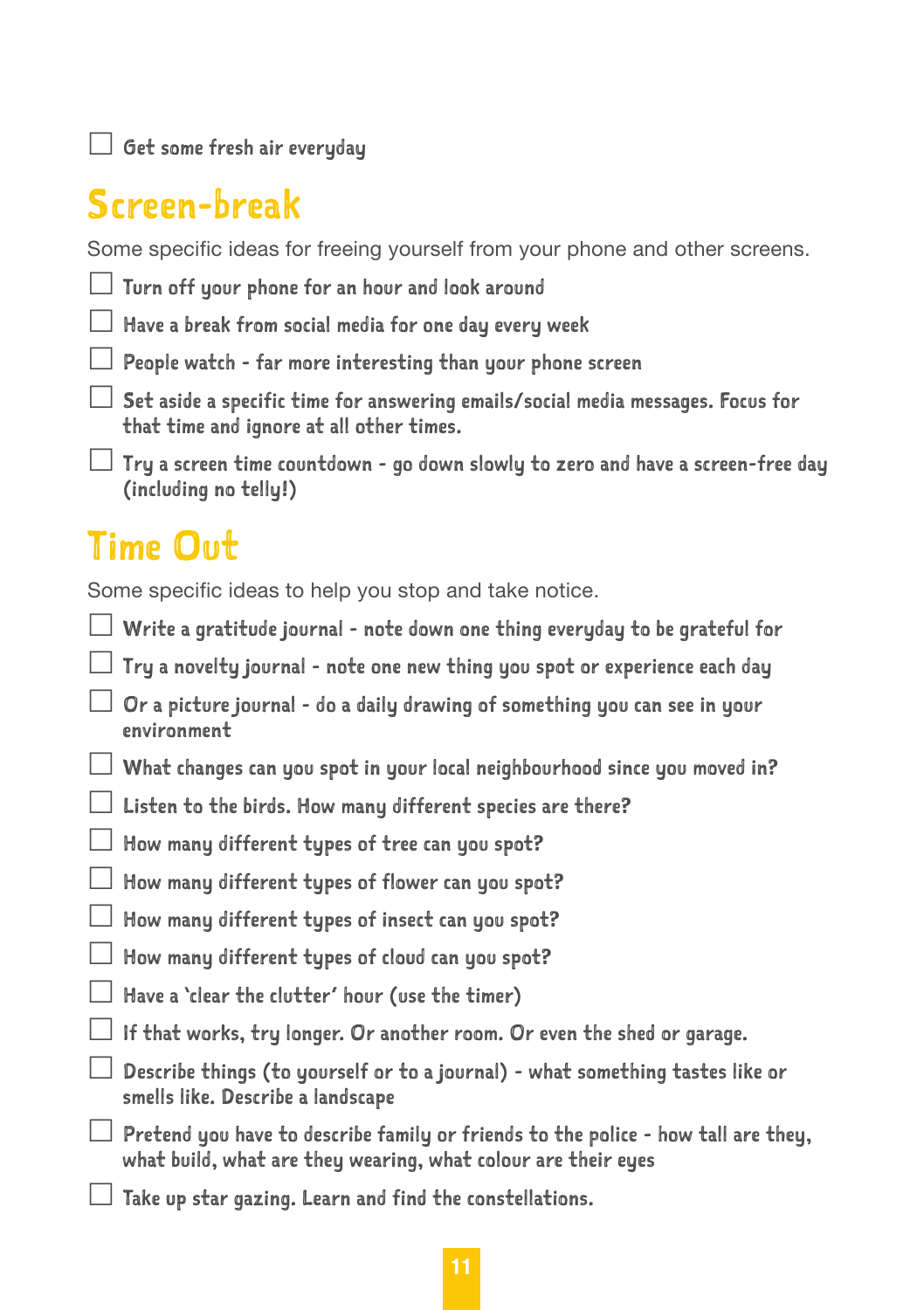$\Box$  Draw something from memory

 $\Box$  Jot down a list of five things that are going well for you

# Breaking habits

Doing things differently will force you to notice more.

- $\Box$  Tru a different route to work or the shops
- $\Box$  Try walking in your local area at different times of the day so you can notice the different colours, sounds and atmosphere in the morning and afternoon. Notice as the seasons change
- $\Box$  Visit and shop in a different town or place
- $\Box$  When visiting family or friends, ask them to show you round their local area
- $\Box$  Go somewhere you've never been before
- $\Box$  Change things new screen background, swap photos, move furniture
- $\perp$  Take photos you don't normally take insects, trees, dogs etc
- Stand still
- $\Box$  Take your coat off in the rain and let it wash all over you (don't catch a cold!)
- $\perp$  Read the local paper if you don't already

### Engage your senses

Ideas that will help you to use your five senses more.

- $\Box$  Listen to music with the lights off
- $\Box$  Draw/paint your favourite local view and then compare when you visit
- Learn some mindfulness exercises such as a 'mindful body scan'
- $\Box$  Start by closing your eyes and 'watching' your breathing. Look up 'box breathing'
- $\perp$  If you like mindfulness exercises, learn some meditation
- $\Box$  Slow down at mealtimes, appreciating the flavours and textures of food (you'll probably eat more healthily too)
- $\Box$  Play the 54321 game on your next walk notice 5 things you can see, 4 you can hear, 3 you can touch, 2 you can smell and 1 you can taste. Great with kids
- $\Box$  Close your eyes. What can you hear and smell?
	- $\Box$  Sit in a garden or park. Set a timer for 20 minutes and iust look. listen and smell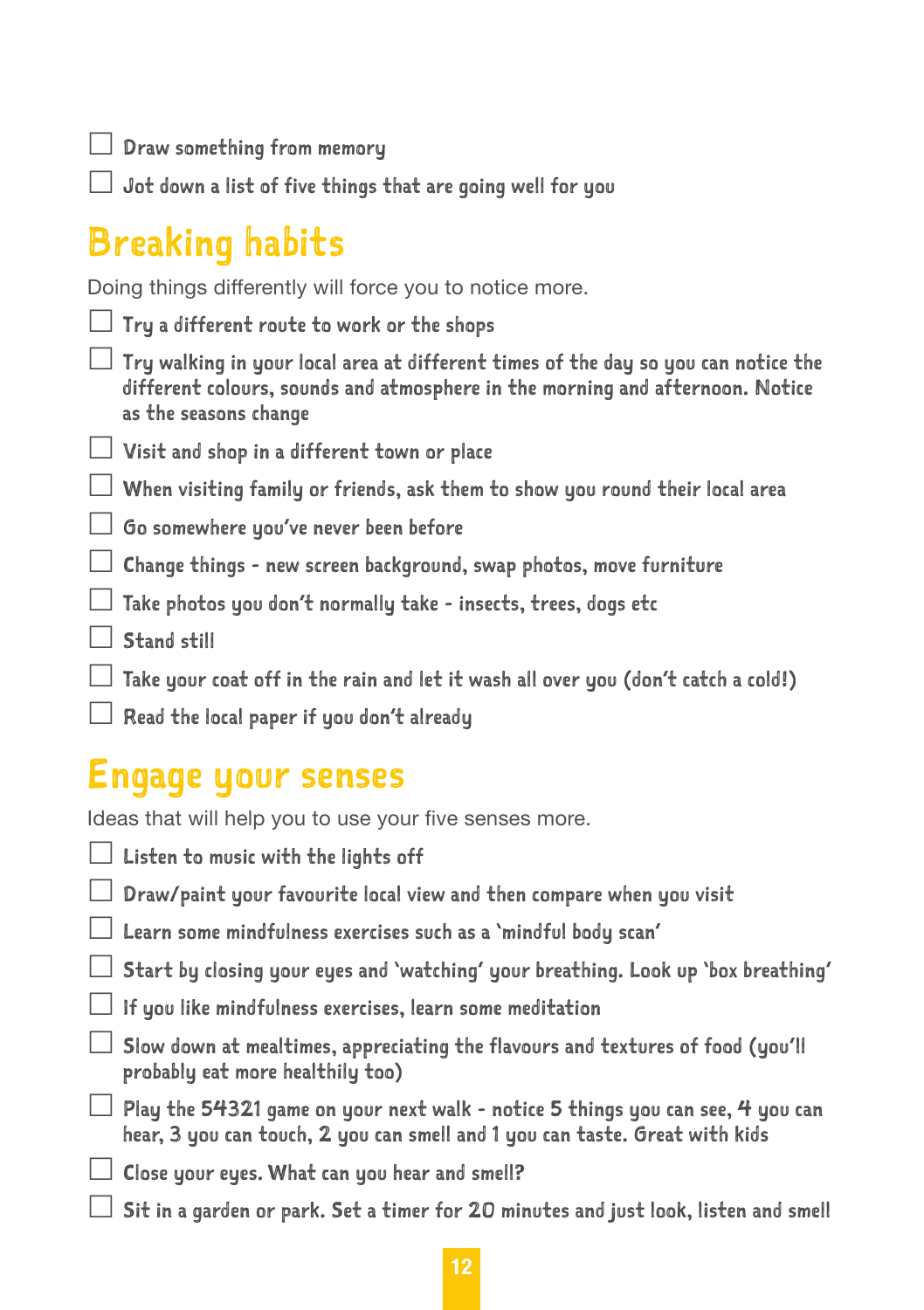| <b>DISCOVER</b> |  |
|-----------------|--|

#### **Discovering is also about rediscovering.**

This is not about being good at things. It's about the fun of not knowing and finding out. Rediscover something. Find something new. Stick to it. Don't stick to it. It's up to you but don't stop learning, discovering and rediscovering..

# There's so much you can learn…

| Read a book you haven't read before                                                                                  |
|----------------------------------------------------------------------------------------------------------------------|
| Read a book you have read before                                                                                     |
| Revisit something you used to do but not recently (eg. playing an instrument)                                        |
| Or learn a new musical instrument                                                                                    |
| Learn to paint, draw or sculpt                                                                                       |
| Take a quiz - real, online, alone, with others, up to you                                                            |
| Set a quiz with others                                                                                               |
| Learn how to play a new sport, find a beginners group (eg adult tennis)                                              |
| Listen/watch TedTalks, exploring new topics                                                                          |
| Find out more about the development opportunities at your workplace                                                  |
| Ask someone from a different generation about anything (life before you were<br>born, an old skill, their first job) |
| Watch a factual programme about a topic that would not normally interest you                                         |
| Build Lego or other construction toy                                                                                 |
| Learn magic tricks                                                                                                   |
| Learn games like chess or cards                                                                                      |
| Learn new `party tricks' like Rubik's cube or juggling                                                               |
| Learn sign language                                                                                                  |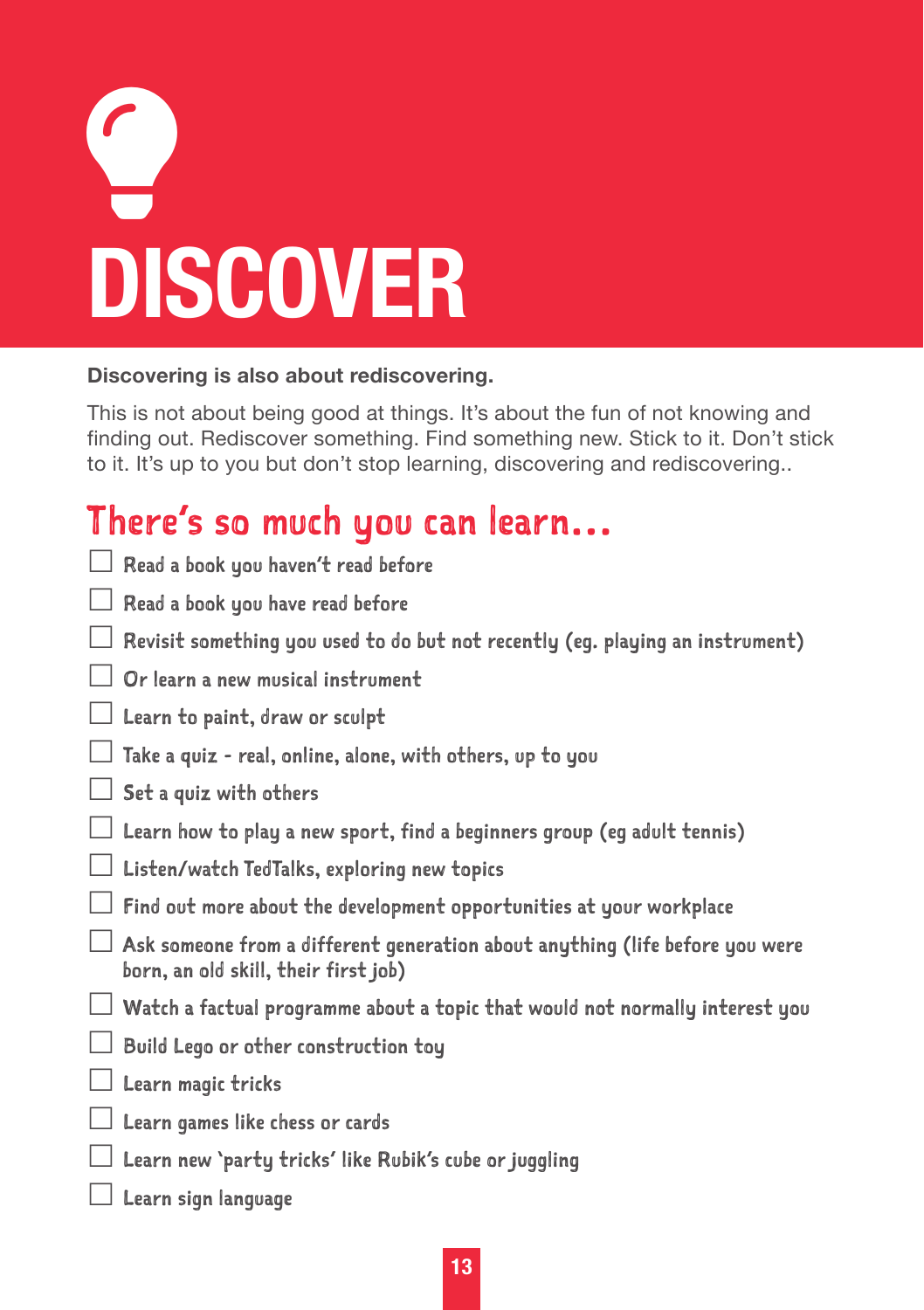| $\perp$ A new job is always a new learning experience                                                                                                                                                                                       |
|---------------------------------------------------------------------------------------------------------------------------------------------------------------------------------------------------------------------------------------------|
| Get into podcasts or audio books                                                                                                                                                                                                            |
| Learn to cook                                                                                                                                                                                                                               |
| Learn to bake                                                                                                                                                                                                                               |
| If you can do both already, learn a new dish or a new bake                                                                                                                                                                                  |
| Or set yourself a cooking challenge: what can you make from the ingredients you<br>have in your home right now?                                                                                                                             |
| $\Box$ Got a favourite take-away meal? Learn to cook it.                                                                                                                                                                                    |
| Or something you always order in the restaurant? Learn to cook it.                                                                                                                                                                          |
| Learn how to mix cocktails and mocktails                                                                                                                                                                                                    |
| Learn how something works - car, TV, phone, central heating, toilet plumbing,<br>anything at all                                                                                                                                            |
| $\Box$ Learn to knit, sew or crochet                                                                                                                                                                                                        |
| Do some local research - history, geography, local trees, birds and animals.                                                                                                                                                                |
| Research something that will improve your environment - electric cars, wind<br>farms, cycling, whatever                                                                                                                                     |
| Go on a local historical or cultural visit or walk                                                                                                                                                                                          |
| Write your life story, autobiography, memoir or personal history                                                                                                                                                                            |
| Sign up for a course or class online                                                                                                                                                                                                        |
| Sign up for a course or class offline                                                                                                                                                                                                       |
| Do crosswords, Sudoku, wordsearch or Wordle                                                                                                                                                                                                 |
| Try the A-Z game. Choose a category and find an example for every letter of the<br>alphabet. Animals - aardvark, badger, cat Car brands - Audi, Bugatti, Cadillac<br>70s rock bands - Argent, Budgie, Can play with others and connect too. |
| $\Box$ Find a new brain exercise that you haven't come across before. Or make your own<br>one up.                                                                                                                                           |
| Visit the local library and browse until you find something that inspires you!                                                                                                                                                              |
| Learn something from You Tube or other online videos                                                                                                                                                                                        |
| Ask someone to choose an unusual book for you.                                                                                                                                                                                              |
| Fix something that is broken                                                                                                                                                                                                                |
| Learn basic maintenance and repairs for your bike or car                                                                                                                                                                                    |

**14**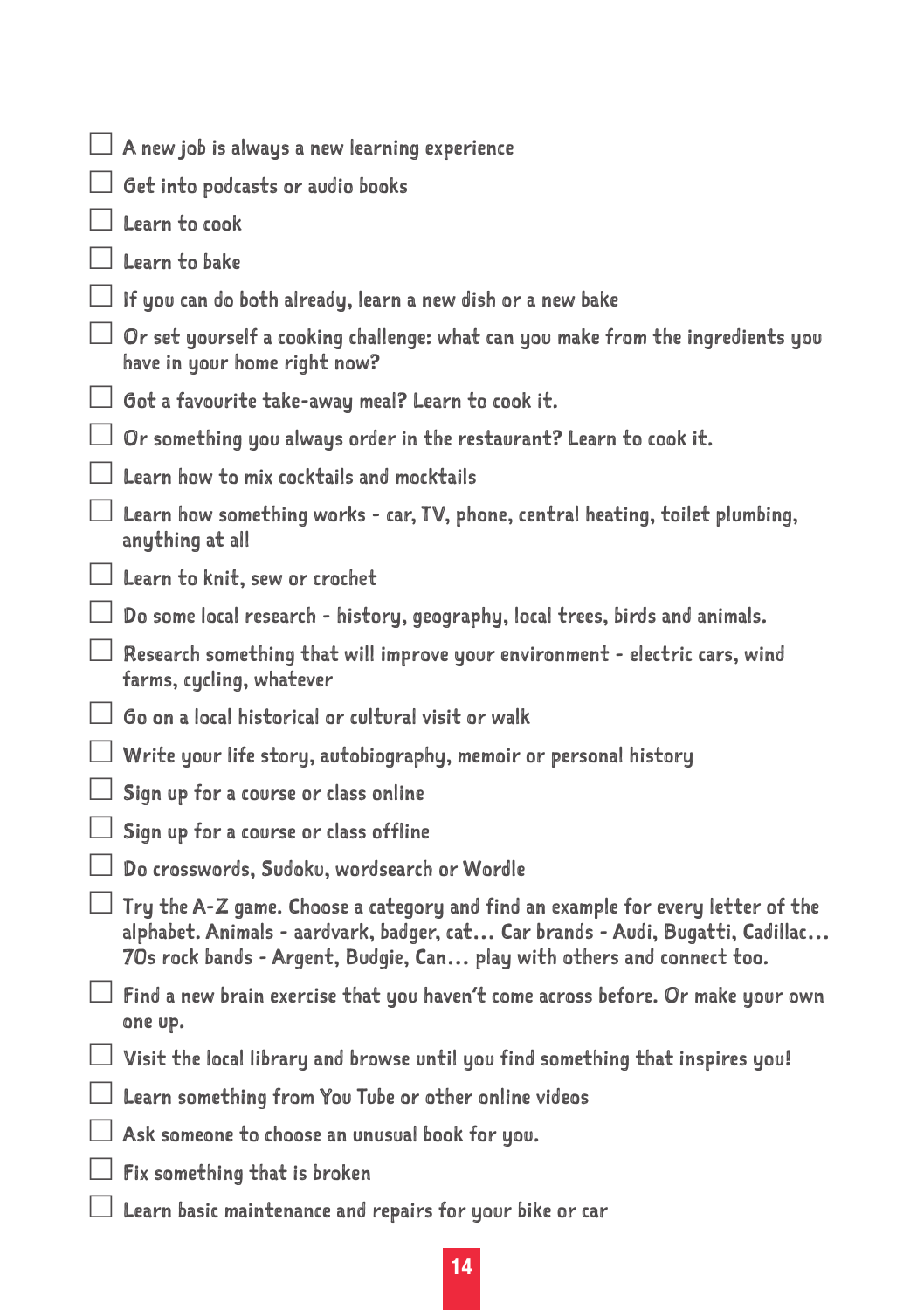| $\Box$ If you're lucky enough to have a garden, learn more about gardening. What plants<br>would suit your soil and climate? How do the seasons affect your garden?                                                                                       |
|-----------------------------------------------------------------------------------------------------------------------------------------------------------------------------------------------------------------------------------------------------------|
| $\Box$ Teach your pet some tricks                                                                                                                                                                                                                         |
| $\Box$ Attend a support group - a group open to people who have something in common<br>and wish to help each other live with it (common examples are caring, a long-term<br>medical condition or an addiction but it could be related to anything at all) |
| $\Box$ Try a learning challenge with a friend or family member. Ask each other two<br>questions: what would you like to learn and what is preventing you doing it?<br>Work through the barriers for your chosen learning activity together.               |
| $\Box$ Go along to a public talk (at a church or library, for example)                                                                                                                                                                                    |
| $\Box$ Teach someone something - you'll learn something too                                                                                                                                                                                               |
| $\Box$ There are 193 countries in the United Nations plus two observers (the Holy See<br>and the State of Palestine). How many do you know? Research some of them.<br>What is life really like there?                                                     |
| $\Box$ Learn how to use a feature/app on your phone, tablet or computer that you're<br>curious about but haven't tried.                                                                                                                                   |
| $\Box$ Write a story                                                                                                                                                                                                                                      |
| $\Box$ Have a child (some of these ideas require more consideration than others!)                                                                                                                                                                         |
| $\Box$ Learn a new skill related to an existing interest - for example, become a referee or<br>umpire at your favourite sport or a trustee of the charity you volunteer at                                                                                |
| $\Box$ Stand for election - you'll learn a lot about your community, those who live in it<br>and especially yourself                                                                                                                                      |
| $\Box$ Try something you've never done before                                                                                                                                                                                                             |
| l Make a video                                                                                                                                                                                                                                            |
| Make a podcast                                                                                                                                                                                                                                            |
| Interview a family member about family history                                                                                                                                                                                                            |
| $\Box$ Interview an expert - record it or write it up                                                                                                                                                                                                     |
| $\perp$ Learn more about 'the five ways to wellbeing' on which this CAN DO manual is<br>based                                                                                                                                                             |
| $\Box$ Learn computer code                                                                                                                                                                                                                                |
| $\Box$ Keep a diary - a page a day                                                                                                                                                                                                                        |
| Talk to those younger than you about what interests them                                                                                                                                                                                                  |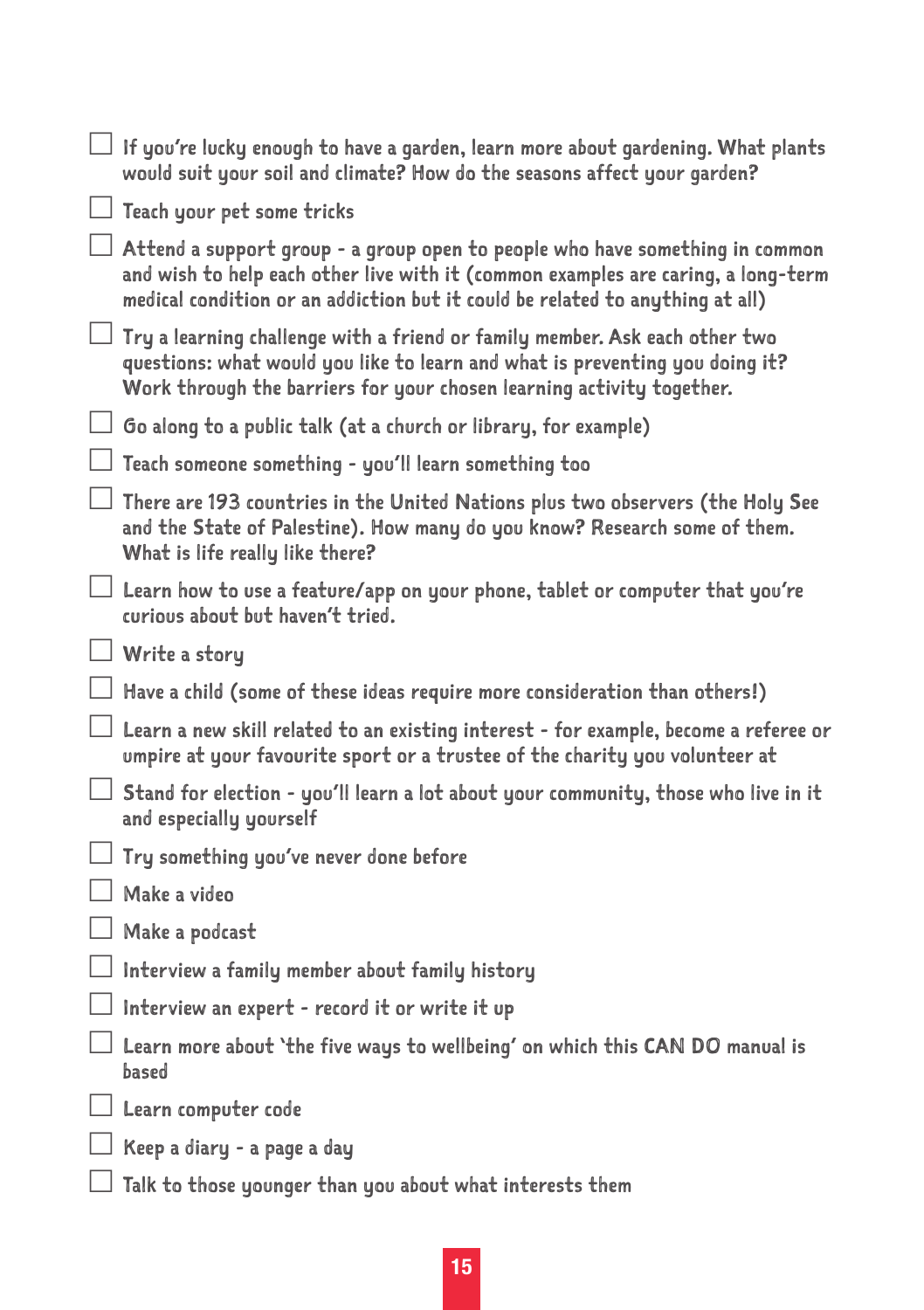|        | $\Box$ Talk to someone from a different religion or culture                                                                                               |
|--------|-----------------------------------------------------------------------------------------------------------------------------------------------------------|
|        | $\Box$ Talk to someone with different political views to yours. By trying to understand<br>their point of view, what can you learn about your own?        |
| $\Box$ | Revisit and relearn something from school - can you tackle GCSE Maths?                                                                                    |
|        | Challenge yourself - think of something that you enjoy and/or do frequently?<br>Why do you do it? What can you learn about yourself?                      |
|        | $\Box$ Try a martial art                                                                                                                                  |
|        | $\Box$ Read the Highway Code - and then do the driving theory test (on an app)                                                                            |
|        | $\Box$ Go to your nearest zoo or urban farm                                                                                                               |
|        | $\Box$ Start your own business (again, this one may be eaiser said than done!)                                                                            |
|        | $\Box$ Learn something new as a family or friendship group                                                                                                |
|        | On your next walk, try to notice all the things the state provides for you -<br>schools, hospitals, roads, waste collection etc. Can you find ten things? |
| $\Box$ | Ask someone who is at least 15 years younger than you what is important to<br>them and try to understand why                                              |

# V **OFFER**

#### **We can give all sorts: our time, our money, our things and our skills.**

But perhaps the most important gift is the one we most often forget: our attention and solidarity with others. We've got ideas in all these categories. Obviously many overlap: we might well give our time and our skills, for example.

Think outside the box. There's far more you can do under even the most obvious category like giving money if you think about it.

Whatever you give, give unconditionally - without expecting anything in return.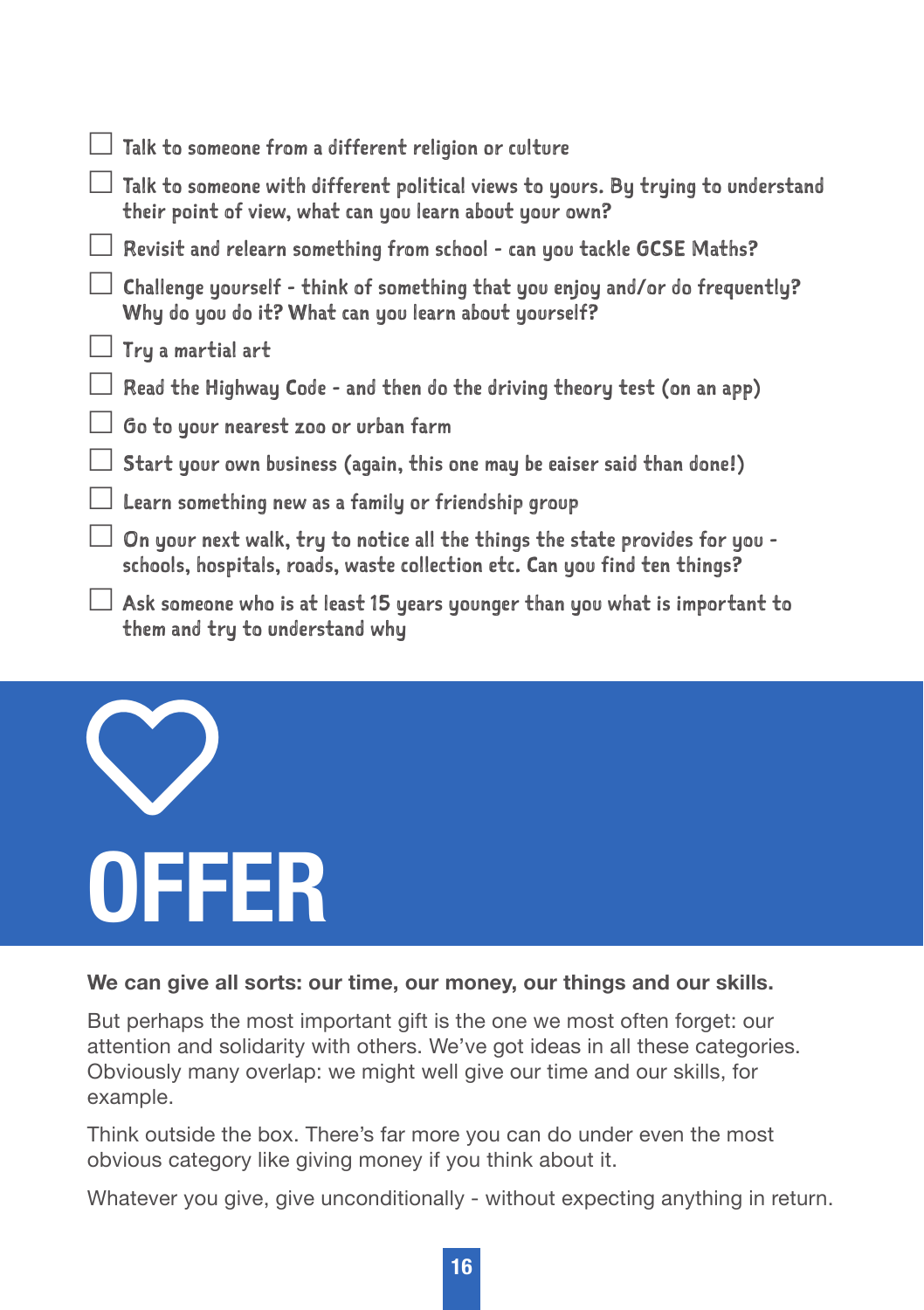As soon as you make it transactional like buying something in a shop, it loses its feelgood magic.

Don't deny someone else the joy of giving by insisting on paying for their gift or giving something in return. Assume they give unconditionally too. (The one exception to this could be if you swap skills - you hang a door in return for your friend giving you accounting advice.)

### **BETTER DECISION-MAKING**

Try to make decisions that favour the greater good rather than your self interest. In fact, try to take yourself out of it altogether.

For example, if you're cutting a cake in half and you know which half you're having, you might be tempted to make your 'half' bigger. If you don't know, you're more likely to try to make the halves equal. A fairer outcome for all. This idea can revolutionise (and massively improve) your decision-making. If it it interests you, look up 'veil of ignorance', the philosophical idea on which it is based.

## Time

 $\Box$  Volunteer at a charity, community organisation or food bank

Help decorate or do DIY

 $\Box$  Pick up litter

- $\Box$  Join a park or beach clean-up
- $\Box$  Volunteer for a listening support helpline such as Samaritans or Cruse Bereavement Support
- $\Box$  Organise a fundraising event for a charity or community organisation
	- $\Box$  Reduce your carbon footprint what do you do that is impacting on the planet?
- $\Box$  If you're a member of any groups or clubs, volunteer for an organisational role
- $\Box$  Offer to walk someone's dog (or feed their goldfish!)
- $\Box$  Drive cautiously accidents happen and regardless of whose fault it is, they are less dangerous at lower speeds
- $\Box$  Offer to go with someone to support them at an important appointment
- $\Box$  Last but not least, give your children your time -it's probably the only gift they'll keep throughout their lives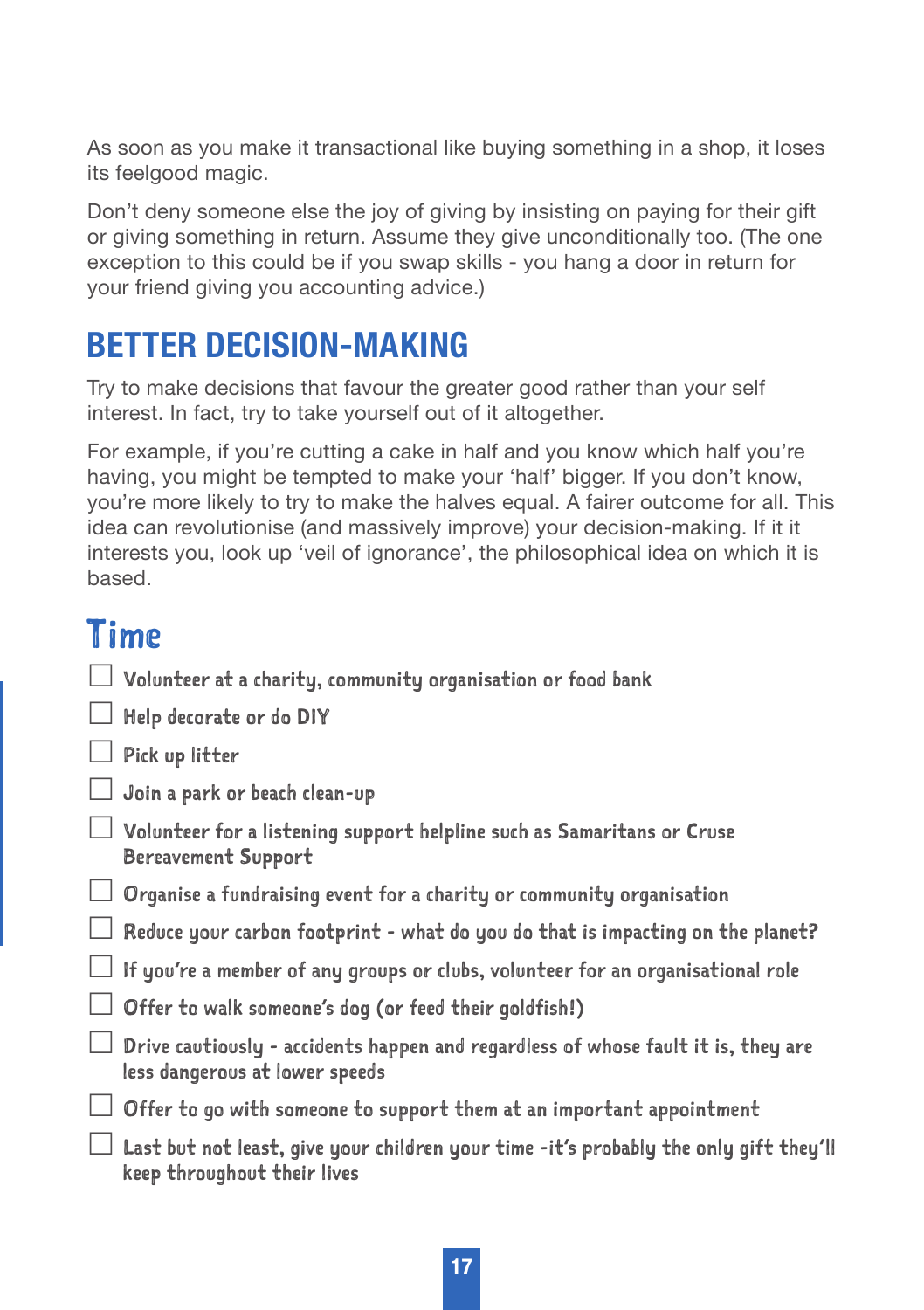# **Money**

| Treat your work colleagues - coffees all round or bring in a basket of fruit                                       |
|--------------------------------------------------------------------------------------------------------------------|
| Buy someone a drink or a coffee                                                                                    |
| Try to avoid using companies that exploit their workforces with low pay and<br>insecure employment                 |
| Pay your taxes (and be grateful you have enough money to be asked to pay them)                                     |
| Don't own more property than you need - fairly obvious in a country like UK<br>which has a housing shortage        |
| Invest any money you're lucky enough to have ethically                                                             |
| Research what your favourite charities actually do and make a donation to one of<br>them, perhaps a regular one.   |
| <b>Things</b>                                                                                                      |
| Declutter and donate unwanted items to charity                                                                     |
| Send a friend or family member an impromptu gift                                                                   |
| Give blood                                                                                                         |
| Become an organ donor                                                                                              |
| Plant something                                                                                                    |
| Install solar panels                                                                                               |
| Buy a greener car                                                                                                  |
| Share your books - lend them or give them                                                                          |
| Don't buy stuff you don't need or throw away stuff that could be useful to<br>someone else - donate, sell, recycle |
| Car share                                                                                                          |
| <b>Skills</b><br>$\Box$ Become a mentor                                                                            |
|                                                                                                                    |

Offer to help at a local school or even become a school governor

Bake or cook for someone else

Become a men's health champion

Learn some active listening skills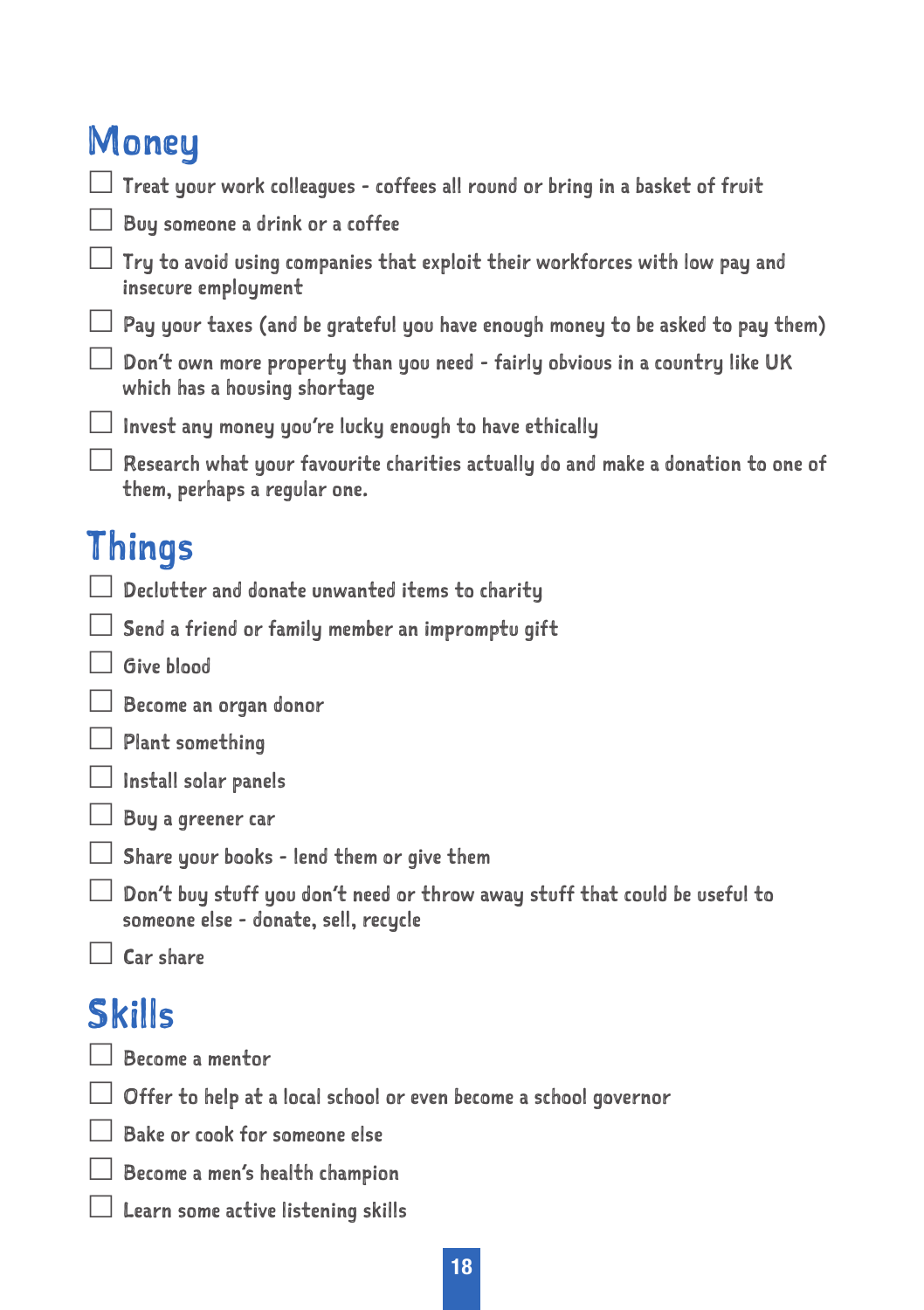|  |  | $\Box$ Fix someone's car or electronic gadget |  |  |  |  |
|--|--|-----------------------------------------------|--|--|--|--|
|--|--|-----------------------------------------------|--|--|--|--|

 $\Box$  Share a skill. Fiigured out a new way to do something at work? Don't keep it to yourself.

# Attention

|  |  |  | $\Box$ Give way to a pedestrian, cyclist or let a car in a side road join the traffic |  |  |  |  |  |  |  |  |  |  |
|--|--|--|---------------------------------------------------------------------------------------|--|--|--|--|--|--|--|--|--|--|
|--|--|--|---------------------------------------------------------------------------------------|--|--|--|--|--|--|--|--|--|--|

 $\Box$  Compliment someone

Recycle - find out all the recycling options in your area

Smile

 Join a campaign for something that promotes inclusiveness and togetherness in your community or workplace

 $\Box$  Join a trade union

Find out about 'random acts of kindness'

 $\Box$  Be positive on social media - if you use it, post something kind daily

Pay someone a compliment

Be kind to yourself

 $\Box$  If you love someone, tell them

Cut down on food waste

 $\Box$  If you're a manager, employer or landlord, treat those over whom you have authority as you'd wish to be treated were the roles reversed

- $\Box$  Don't ask someone to do a job you wouldn't do yourself
- $\Box$  Don't waste the planet's resources on your leisure eq. perhaps reduce flying

 $\Box$  Think about your travel and holiday choices - does your holiday help the people who live in the place you're visiting or are you taking resources locals need and paying a corporation for the privilege?

Keep going. Life is a journey, not a destination. When we **CONNECT**, keep **ACTIVE**, **NOTICE** stuff, **DISCOVER** more and **OFFER** to others, we **CAN DO** a lot to improve how we feel.

*Compiled in May 2022 for Men's Health Week 2022. Thanks to all our men's health champions for their ideas.*